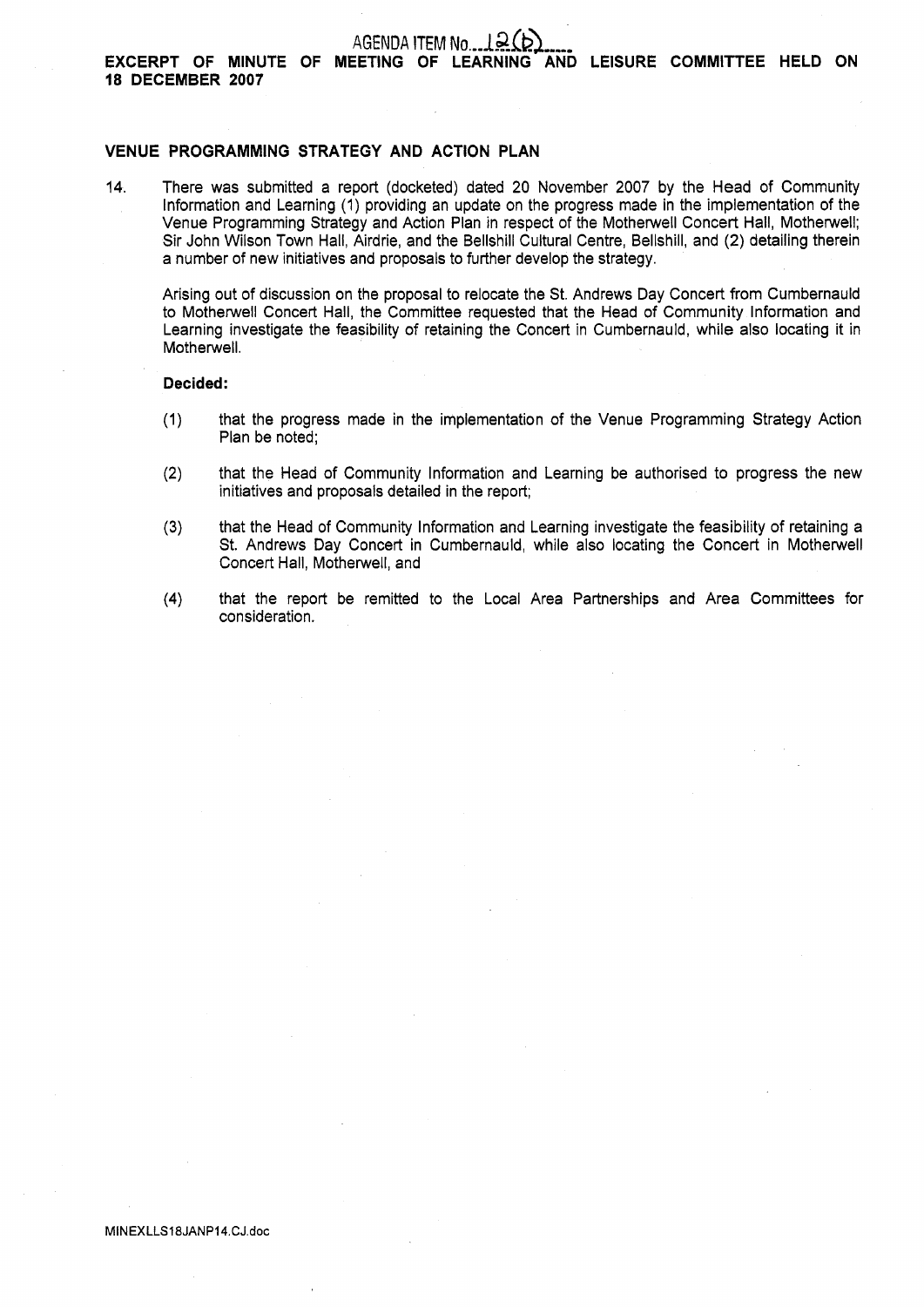

# **NORTH LANARKSHIRE CO JNC**

**REPORT** 

| <b>LEARNING AND LEISURE</b><br><b>SERVICES COMMITTEE</b>   | <b>VENUE PROGRAMMING</b><br>Subject:<br>" STRATEGY AND ACTION PLAN -<br>UPDATE AND FUTURE<br><b>PROPOSALS</b> |
|------------------------------------------------------------|---------------------------------------------------------------------------------------------------------------|
| From: HEAD OF COMMUNITY INFORMATION<br><b>AND LEARNING</b> |                                                                                                               |
| 20 November 2007 Ref: LMcM/JF/LC<br>Date:                  |                                                                                                               |

### **INTRODUCTION**

This report firstly updates committee on the progress made to date in terms of the implementation of the venue programming strategy and action plan and secondly seeks approval for further changes required to the strategic approach to the programming of venues.

### **RECOMMENDATIONS**

It is recommended that the learning and leisure services committee:

- (i) approve the ongoing development of the venue programming strategy action plan and endorse proposed new events
- (ii) refer this report to the local area partnerships for consideration

Observation de la médicale

Members wishing further information should contact

Lizanne McMurrich, Head of Community Information and Learning on 0141 304 1820 Jillian Ferrie, Creative Services Manager on 0141 304 1957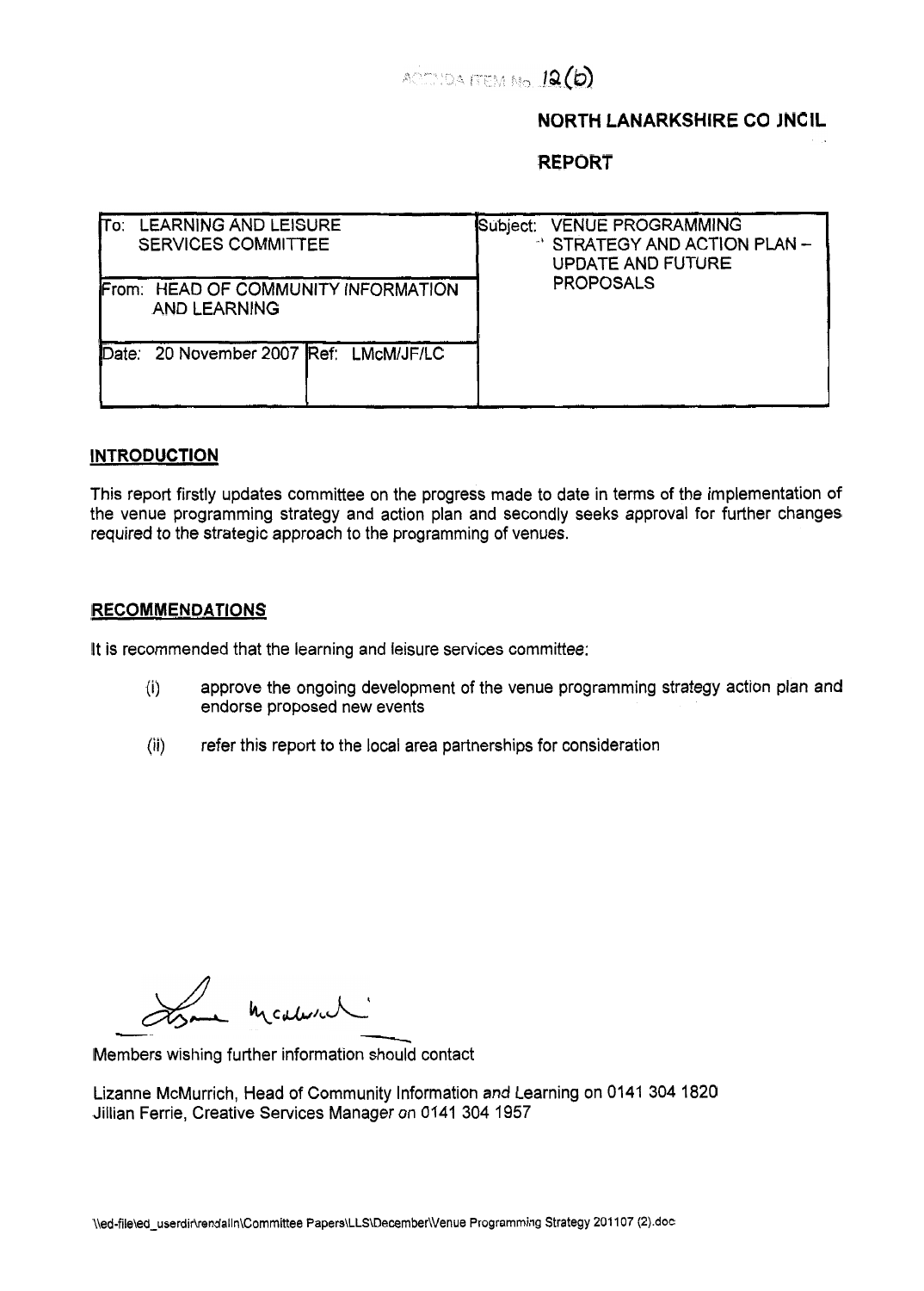# **NORTH LANARKSHIRE COUNCIL** - **LEARNING AND LEISURE SERVICES** .

## **VENUE PROGRAMMING STRATEGY AND ACTION PLAN** - **UPDATE AND FUTURE PROPOSALS**

# **Report by Head of Community Information and Learning**

#### **1. INTRODUCTION**

This report firstly updates committee on the progress made to date in terms of the implementation of the venue programming strategy and action plan and secondly seeks approval for further changes required to the strategy approach to the programming of venues.

#### **2. BACKGROUND**

- 2.1 North Lanarkshire Council's Creative Services section manages Motherwell Concert Hall and Theatre, Sir John Wilson Town Hall in Airdrie and Bellshill Cultural Centre, whilst also managing the Community Arts team who utilise each of the venues. Each venue is unique with it's own history and reputation. Work to improve the building's structure and fabric is proposed as part of the council's capital investment plan. Correspondingly, improvements to the successful entertainment programme within each facility must also be prioritised.
- **2.2**  The commitment to deliver a strategic programming policy for the venues was established in 2004 and an action plan produced. At that time it was recognised that to deliver an appropriate standard of service within the budget available, a more formal approach to the programming of each venue was required.
- **2.3**  The current programme is made up of a variety of events covering drama, music from different eras including up-and-coming local bands and a host of different musical styles, tribute bands, opera, ballet, dance, children's and family entertainment and amateur dramatic groups.
- 2.4 Between 2004 and 2006 the number of events programmed has increased by 27% and attendance at these events has increased by 33%.

#### **3. CONSIDERATIONS**

#### **3.1 Progress Made on Implementation of Action Plan**

In 2004 we identified that tribute bands and star names from previous decades were taking up too much of the programme. We reviewed the frequency of repeat bookings and as a general rule we now allow a minimum of 24 months to elapse before an act is rebooked. The National Companies - National Theatre, Scottish Ballet, Scottish Opera, RSNO, Scottish Chamber Orchestra - have been encouraged to utilise the venues with Scottish Opera already programmed for 2008 and discussions ongoing with the National Theatre.

- **3.2**  Popular music has developed with both The Proclaimers and lan Brown featuring in our current programme. **A** consortium of mid-sized venues should be further progressed and approaches made to experienced promoters to secure popular, current bands for the circuit.
- **3.3**  The North Lanarkshire Comedy Knock Knock event has now become established at Motherwell Theatre and we are committed to growing and further developing this type of activity.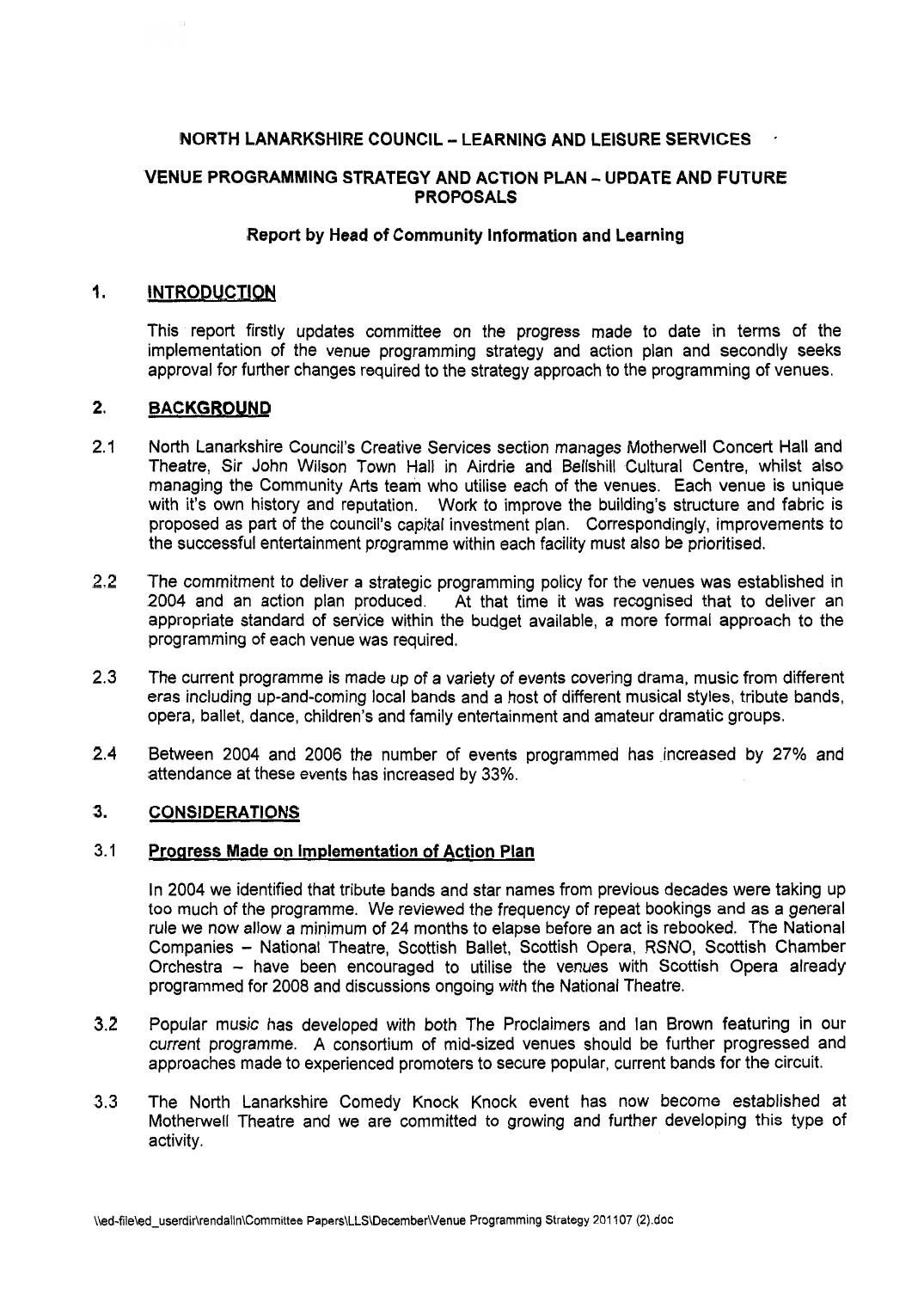**3.4** The relationship with the numerous talented amateur companies has strengthened with NODA (the amateur companies governing body) complimenting the venues team on changes made with regard to both Child Protection and stewarding whilst welcoming proposed redevelopment of our buildings.

A full list of the actions identified together with progress to date against each action is outlined in table 1 below.

| Table 1                               |                                    |
|---------------------------------------|------------------------------------|
| <b>ACTION PLAN</b>                    | <b>COMMENT &amp;</b>               |
| Encourage more Community Arts         | Performing arts groups annual      |
| use of venues                         | shows held in venues               |
| Implement 'Go and See' policy         | Identify budget 2008/09            |
| Develop Tea Dance programme           | Established dances in Airdrie and  |
|                                       | Cumbernauld                        |
| Further develop partnership with      | Pantomime and regular shows        |
| Motherwell College                    | now held in venues                 |
| Research funding opportunities        | Funding sources identified for     |
|                                       | venue development                  |
| Monitor family and children's events  | Evaluation system in place for     |
|                                       | each event                         |
| Develop comedy programme              | Further development of comedy      |
|                                       | nights required                    |
| Progress refurbishment and            | Funding applications to be         |
| maintenance programme in all          | submitted; capital funding         |
| venues                                | identified                         |
| Implement marketing review and        | Review planned to commence in      |
| develop specific audience             | April 2008 concluding in August    |
| development campaigns                 | 2008                               |
| Introduce new web site                | Discussions ongoing with IT        |
|                                       | regarding isolating our            |
|                                       | activities/information on web site |
| Develop music festival concept        | Committee approved sought          |
| Implement Musical Theatre groups      | <b>Auditions January 2008</b>      |
| Develop partnership with Airdrie Arts | Support forthcoming from these     |
| Guild, Programming Group and Tea      | groups; partnerships will develop  |
| Dance Group                           | in line with funding applications  |
|                                       | for venue refurbishment            |
| Develop music venues consortium       | Need to further build relationship |
|                                       | with promoters                     |
| Develop and improve relationship      | Positive feedback received from    |
| with NODA and amateur companies       | all parties involved               |
| Implement staff training programme    | Regular Front of House caretaker   |
|                                       | training carried out               |
| Develop relationships with national   | Need to further develop, e.g.      |
| companies                             | <b>National Theatre</b>            |
| Create tribute season                 | Regular programme in place         |
| Develop summer schools                | Established in 2006                |
| programme                             |                                    |
| Produce list of promoters to target   | Conclusion in January 2008         |
| Develop corporate business            | Increased day time promotion of    |
|                                       | venues required                    |
| Develop family/children's             | Investigate dedicated season of    |
| entertainment programme               | activity                           |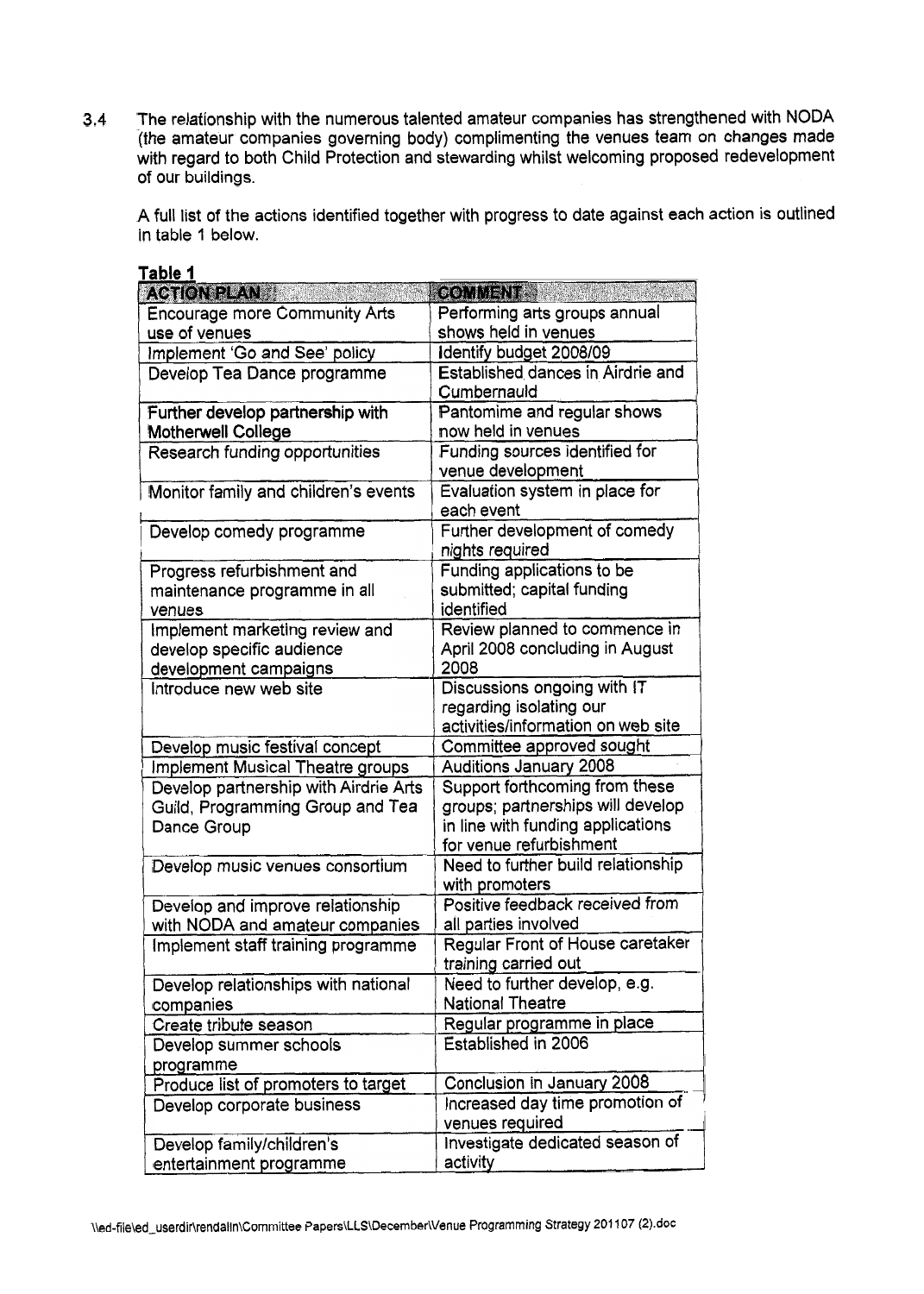| Implement programme of shared<br>events e.g. Halloween party, St<br>Patrick's Night party, Valentine's<br>party | To be developed                                                |
|-----------------------------------------------------------------------------------------------------------------|----------------------------------------------------------------|
| Develop schools programme                                                                                       | Joint working group from Learning<br>& Leisure now established |
| Implement programme of research                                                                                 | Regular research work                                          |
| for venues programming                                                                                          | undertaken at events                                           |
| Hold public meeting in Airdrie                                                                                  | Need to inform public of any plans<br>to redevelop venue       |
| Implement art form quotes (minimum<br>of one dance, drama and opera<br>event per season)                        | To be further developed                                        |
| Implement annual orchestral concert                                                                             | Scottish Chamber Orchestra<br>programmed for 2008              |
| Develop daytime events programme<br>and increase number of<br>performances                                      | Develop programmes for children<br>and older audience          |
| Develop relationship with TV<br>companies                                                                       | Proactive throughout 2008                                      |
| Develop relationship with drama<br>producers                                                                    | Proactive throughout 2008                                      |

San Collar

# **3.5 Further Proposals and New Events**

- 3.5.1 Whilst continuing to work in accordance with the action plan there are a number of new initiatives and proposals being developed. The venue income target has been increased substantially in this current financial year and every opportunity should be taken to utilise the venues appropriately, generate income and continue to provide a high profile, professional service to the public. The following developments are proposed:
	- Music Festival an opportunity to stage a long weekend music festival has been  $\bullet$ presented and can be developed within Motherwell Concert Hall and Theatre. The infrastructure of the new festival could lend itself to incorporate a beer festival type of event and it is proposed to move the current October Beer Festival to.August for incorporation within the Music Festival. Working with a third party promoter, the festival would showcase new and established local and international music talent over a 3-day weekend, taking place just a few weeks after T in the Park. A commercial sponsor would be soured to deliver the event and the festival content would evolve to mirror current music trends. The current structure of the Beer Festival event is over complex, expensive and ill timed. Events such as a Beer Festival should be staged outwith busy periods in the venue's diary in an attempt to maximise commercial gain from other events.
	- Consideration should be given to extending events such as the St Andrew's Day Concert (currently only held in Cumbernauld) and relocating them to Motherwell Concert Hall. Involving in excess of 700 people, a bigger, better, more inclusive concert could be staged and by providing transport across the authority we can develop a programme for older people whilst fully utilising the venue and engaging **a**  new audience for mainly daytime events.
	- With the proposed redevelopment of Sir John Wilson Town Hall, Airdrie, we hope to engage and involve as many of the local people as possible and it is our intention to